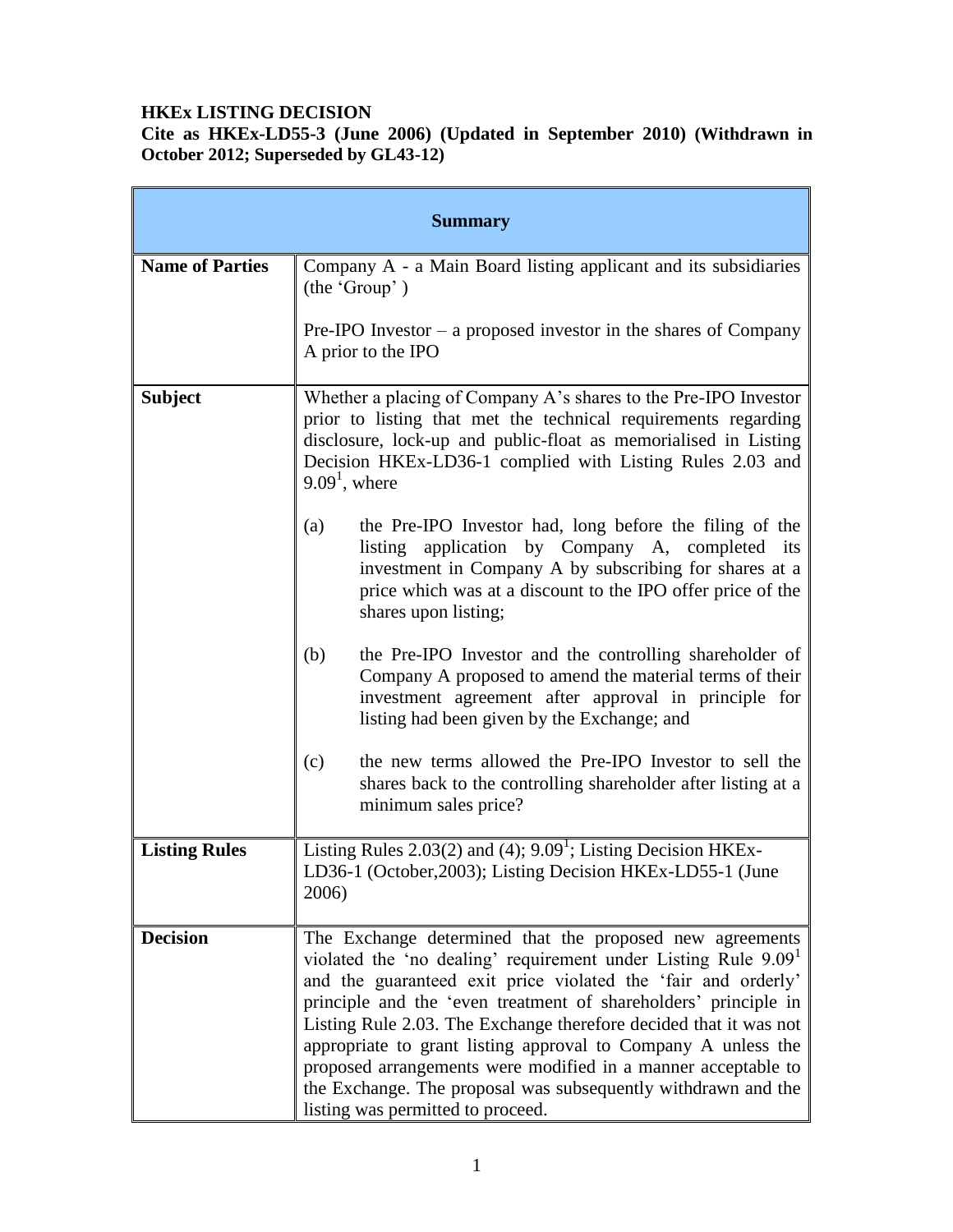## **SUMMARY OF FACTS**

#### *First Listing Hearing*

- 1. At the first Listing Committee hearing to consider the listing application of Company A, the Listing Committee gave in-principle approval to the listing of Company A's shares which included a completed pre-IPO placing of its shares to the Pre-IPO Investor pursuant to a subscription agreement (the 'Subscription Agreement') entered into between Company A, its controlling shareholder (the 'Controlling Shareholder') and the Pre-IPO Investor prior to the filing of the listing application of Company A. The Pre-IPO Investor was not in the same industry as Company A.
- 2. The Subscription Agreement contained the following material terms:
	- a. the Pre-IPO Investor would, prior to the listing of Company A, take up approximately 20% interest in Company A at a fixed price which was equivalent to a 40% discount to the midpoint of the intended offer price range of Company A's shares;
	- b. the proceeds raised would be applied for funding the Group;
	- c. the Pre-IPO Investor had agreed that it be treated as a connected person under the Listing Rules. As such, its shareholdings would not be counted towards public float of Company A;
	- d. the Pre-IPO Investor had agreed to subject its interests in Company A to a lock-up period commencing from the date of the prospectus up to the date falling six months after the listing date; and
	- e. the prospectus would contain details of the Subscription Agreement.

#### *After the First Listing Hearing but before Bulk Print of the Prospectus*

- 3. After the First Listing Hearing but before the bulk print of the prospectus, the Controlling Shareholder proposed to revise the terms of the pre-IPO placing ('Proposed Arrangements') after in-principle approval had been given by the Listing Committee.
- 4. The sponsor gave the following reasons for the Proposed Arrangements:
	- a. Incidental to the signing of the Subscription Agreement, the Controlling Shareholder and the Pre-IPO Investor entered into an investor agreement where it was agreed that (i) Company A would be listed with no less than a certain market capitalisation ('Minimum Target Capitalisation'); and (ii) the Pre-IPO Investor was granted an option to exit its investment in Company A exercisable approximately 4 years later by selling the shares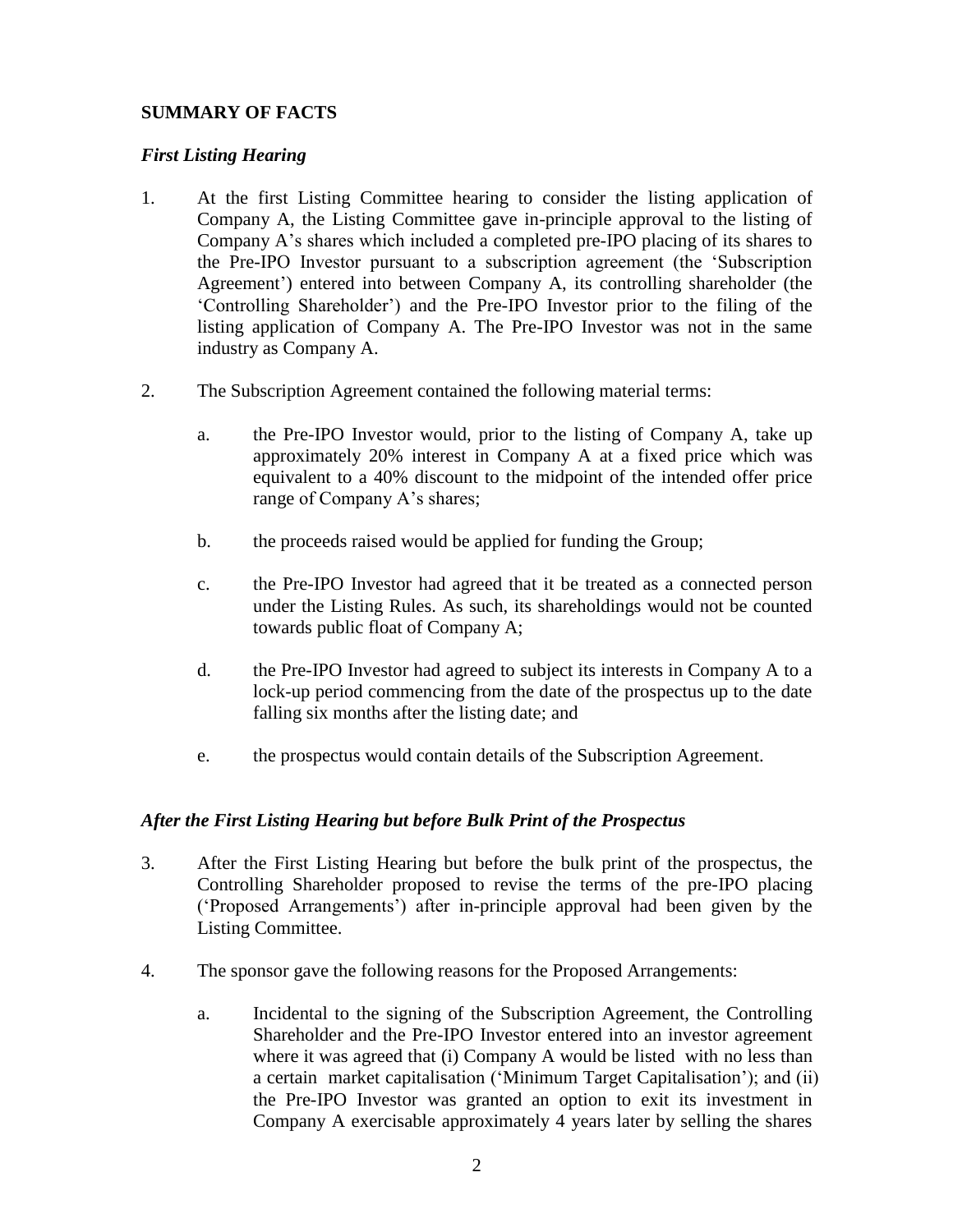back to the Controlling Shareholder at the subscription price of the shares plus an agreed annual rate of return if the listing did not proceed, or based on the prevailing market price of the shares if the shares were listed.

- b. The Minimum Target Capitalisation could not be met shortly prior to listing. In order to convince the Pre-IPO Investor to proceed with the listing, the Controlling Shareholder offered to establish the Proposed Arrangements, subject to the agreement of the Pre-IPO Investor.
- 5. The effect of the Proposed Arrangements was that the Controlling Shareholder would guarantee that the shares in Company A held by the Pre-IPO Investor could be resold at a minimum price by compensating the Pre-IPO Investor with a shortfall payment. It was proposed that details of the Proposed Arrangements would be made in the prospectus.
- 6. In view of the Proposed Arrangements, Company A's listing application was brought to the Listing Committee for consideration for the second time.

## **THE ISSUE RAISED FOR CONSIDERATION**

- 7. Whether a placing of Company A's shares to the Pre-IPO Investor prior to listing that met the technical requirements regarding disclosure, lock-up and public-float as memorialised in Listing Decision HKEx-LD36-1 complied with Listing Rules 2.03 and  $9.09<sup>1</sup>$ , where
	- a. the Pre-IPO Investor had, long before the filing of the listing application by Company A, completed its investment in Company A by subscribing for shares at a price which was at a discount to the IPO offer price of the shares upon listing;
	- b. the Pre-IPO Investor and the controlling shareholder of Company A proposed to amend the material terms of their investment agreement after approval in principle for listing had been given by the Exchange; and
	- c. the new terms allowed the Pre-IPO Investor to sell the shares back to the controlling shareholder after listing at a minimum sales price?

## **APPLICABLE LISTING RULES OR PRINCIPLE**

- 8. Listing Rules 2.03(2) and (4) require that:
	- (2) the issue and marketing of securities is conducted in a fair and orderly manner and that potential investors are given sufficient information to enable them to make a properly informed assessment of an issuer…and
	- (4) all holders of listed securities are treated fairly and evenly…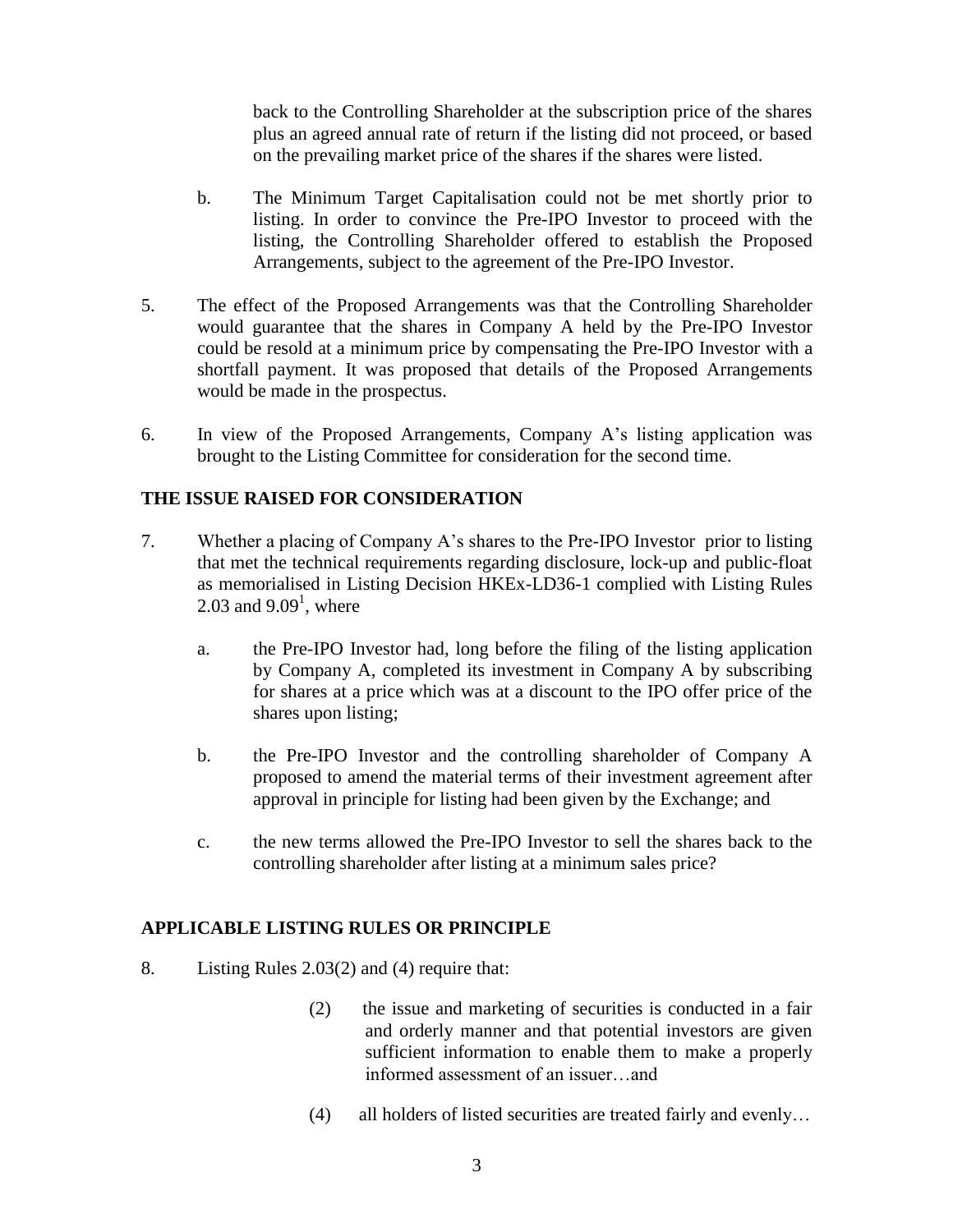9. Listing Rule 9.09**<sup>1</sup>** states that:

 From the time of submission of the formal application for listing until listing is granted, there must be no dealing in the securities for which listing is sought by any connected person of the issuer….If any of the directors or their associates are found to have engaged in such dealing, the application may be rejected.

10. Listing Decision Series 36-1 (October, 2003) ('HKEx-LD36-1') states the following regarding pre-IPO placings:

> The Exchange was of the view that, as a general principle on the Main Board, placings of shares shortly before a listing application should be permitted subject to full disclosure in the prospectus. However, the placee may be subject to a lock-up of his shares. The question of whether the placee should be subject to a lock-up is determined on a case-by-case basis having regard to all the circumstances of the case.

11. The Exchange reviewed the rationale of its earlier decision made in HKEx-LD36- 1 when considering the case in HKEx-LD55-1 (published in June 2006) and observed that:

# *HKEx-LD36-1*

8. However, the Exchange considered that the scenario contemplated in HKEx-LD36-1 was a 'simple' scenario where a pre-IPO placing was conclusively completed before listing with price and commitments affixed on the relevant parties.

## **THE ANALYSIS**

- 12. The Exchange analysed the present case in light of the decision reached in the case in HKEx-LD55-1where the pre-IPO placing was not permitted to proceed on the ground that it was against the requirements in Listing Rules 2.03(2) and 2.03(4) although such pre-IPO placing met the technical requirements of HKEx-LD36-1.
- 13. The Exchange noted that similar to the pre-IPO investor in the case of HKEx-LD55-1, the Pre-IPO Investor effectively would be getting a better deal than other investors. As such, the Proposed Arrangements would create different IPO share pricing contrary to the 'fair and orderly' and 'even treatment to all shareholders' principles in Listing Rule 2.03. The fact that the Proposed Arrangements were necessitated by changing market sentiment and the Controlling Shareholder